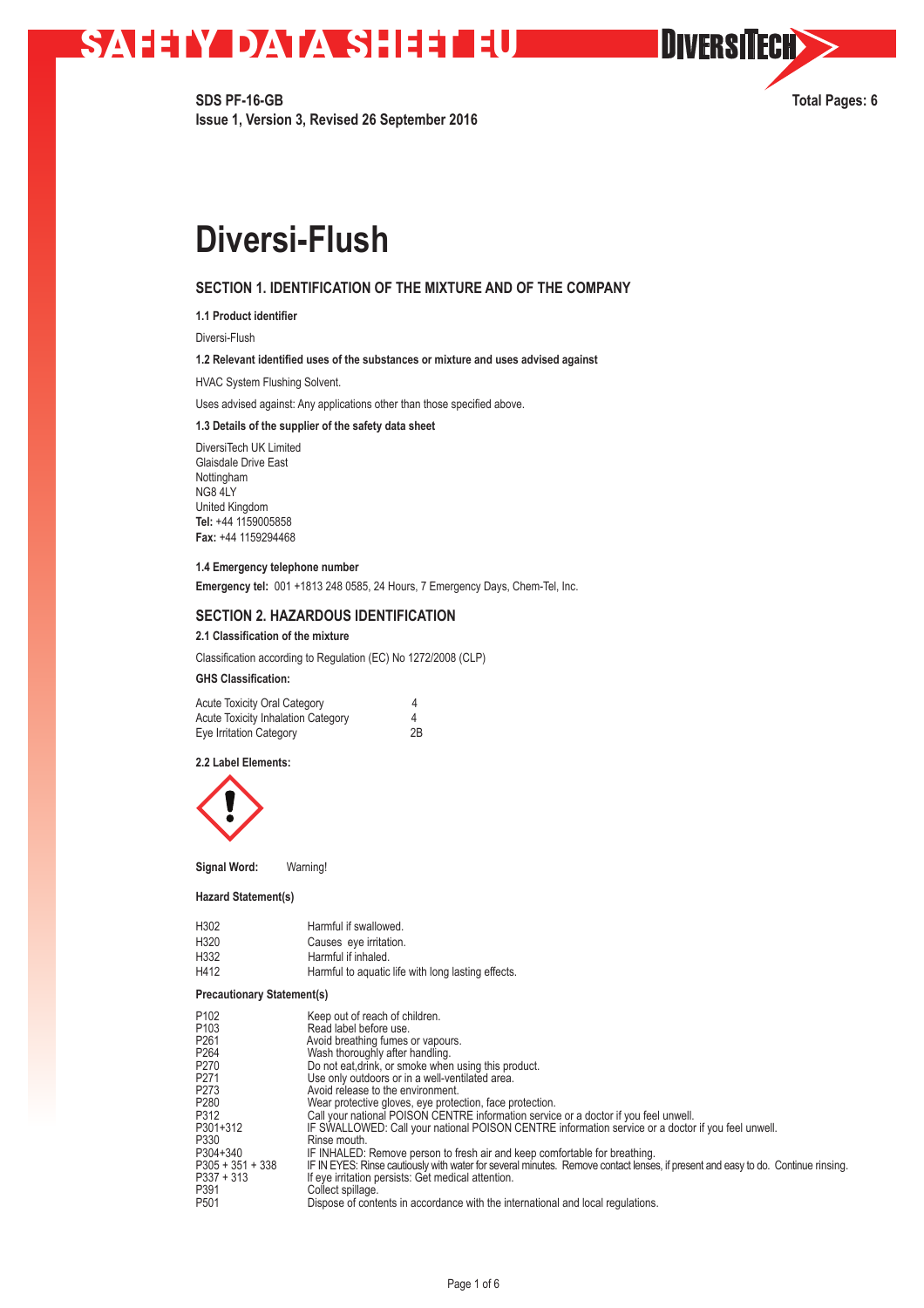# **Diversi-Flush**

# **SECTION 2. HAZARDOUS IDENTIFICATION (cont.)**

**2.3 Other Hazards:**

Workplace exposure limit: This product does not have a workplace exposure limit.<br>PBT: This product does not contain substances identified as This product does not contain substances identified as PBT or vPvB.

# **SECTION 3. COMPOSITION/INFORMATION ON INGREDIENTS**

**3.1 Substances**

| Name:                       | <b>CAS Number</b> | <b>EINECS Number</b> | % Composition | <b>Classification according to CHIP</b>                                                                                                           |
|-----------------------------|-------------------|----------------------|---------------|---------------------------------------------------------------------------------------------------------------------------------------------------|
| Acetone                     | 67-64-1           | 200-662-2            | $1 - 10$      | H225: Highly flammable liquid and vapour Category 2<br>H319: Causes serious Eye irritation Category 2A<br>H401: Toxic to aquatic life. Category 2 |
| Tert-Butyl Acetate (*WEL)   | 540-88-5          | 208-760-7            | $10 - 30$     | H226: Flammable liquid and vapour Category 3<br>H336: May cause drowsiness or dizziness Category 3                                                |
| Trans-Dichloroethylene      | 156-60-5          | 205-860-2            | $50 - 70$     | H225: Highly flammable liquid and vapour Category 2<br>H332: Harmful if inhaled Category 4<br>H412: Harmful to aguatic Category 3                 |
| Ethyl Nonafluorobutyl Ether | 163702-05-4       | 98-02-0209-00        | $1 - 10$      | H226: Flammable liquid and vapour Category 3                                                                                                      |

**DIVERSITECH>>** 

#### **3.2 Mixtures**

No further information

## **SECTION 4. FIRST AID MEASURES**

#### **4.1 Description of first aid measures**

**Skin contact -** Wash skin with soap and water for at least 15 minutes if irritation develops or persists, get medical attention. **Eye contact -** Rinse cautiously with water for several minutes. Remove contact lenses, if present and easy to do. Continue rinsing lifting lower and

upper eyelids occasionally. If irritation persists, get medical attention. **Ingestion –** Rinse mouth. Do not induce vomiting. If conscious, give half a litre of water to drink immediately. Call your national POISON CENTRE information service or doctor for medical advice.

**Inhalation -** Remove person to fresh air and keep comfortable for breathing. If not breathing give artificial respiration. Get medical attention.

#### **4.2 Most important symptoms and effects, both acute and delayed**

Harmful by inhalation and ingestion. Inhaling the product may have a narcotic effect and may cause headache, fatigue, dizziness and nausea. Arrhythmia (deviation from normal heart beat). May cause drowsiness and dizziness Irritating to eyes and skin. There may be irritation and redness at the site of contact. Swallowing can cause gastro-intestinal irritation, nausea, vomiting

and diarrhea. When ingested there may be soreness and redness of the mouth and throat.

## **4.3 Indication of any immediate medical attention and special treatment needed**

If the product is ingested or inhaled immediate medical attention is required.

## **SECTION 5. FIREFIGHTING MEASURES**

#### **5.1 Extinguishing media**

Foam, Carbon dioxide extinguishing media for the surrounding fire should be used. Use water spray to cool containers.

#### **5.2 Special hazards arising from the substance or mixture**

In combustion emits toxic fumes. Contact with certain finely divided reactive materials may result in formation of explosive or exothermic reactions under specific conditions. In the event of a liquid spill ethyl nonafluoroisobutyl ether and ethyl nonafluorobutyl ether will evaporate from the mixture faster than the other components, leaving a mixture enriched with trans-1, 2-dichloroethylene, acetone and t-butyl acetate. The enriched mixture may be flammable. Exposure to temperatures above 70°C/160 °C may cause containers to burst.

#### **5.3 Advice for firefighters**

Wear self-contained breathing apparatus. Wear protective clothing to prevent contact with skin and eyes. Use water spray to keep fire-exposed containers cool and to knock down vapours that may result from product decomposition.

## **SECTION 6. ACCIDENTAL RELEASE MEASURES**

## **6.1 Personal precautions**

Remove contaminated clothing immediately. Keep unnecessary and unprotected people away from area of spill Mark out the contaminated area with signs and prevent access to unauthorized personnel. Keep spark, flames and heat sources away from spill. Ventilate area of leak or spill. Only personnel equipped with proper respiratory (organic vapour cartridge) and eye/skin protection (neoprene or nitrile gloves and aprons or coveralls; neoprene or urethane boots) should be permitted in the area until air has been tested and determined safe, including low lying areas.

### **6.2 Environmental precautions**

Do not discharge into drains or rivers. Contain the spillage.

**6.3 Methods and material for containment and cleaning up**

Absorb and contain liquid with clay, vermiculite or other inert substance and package in a recovery drum or other suitable container for disposal.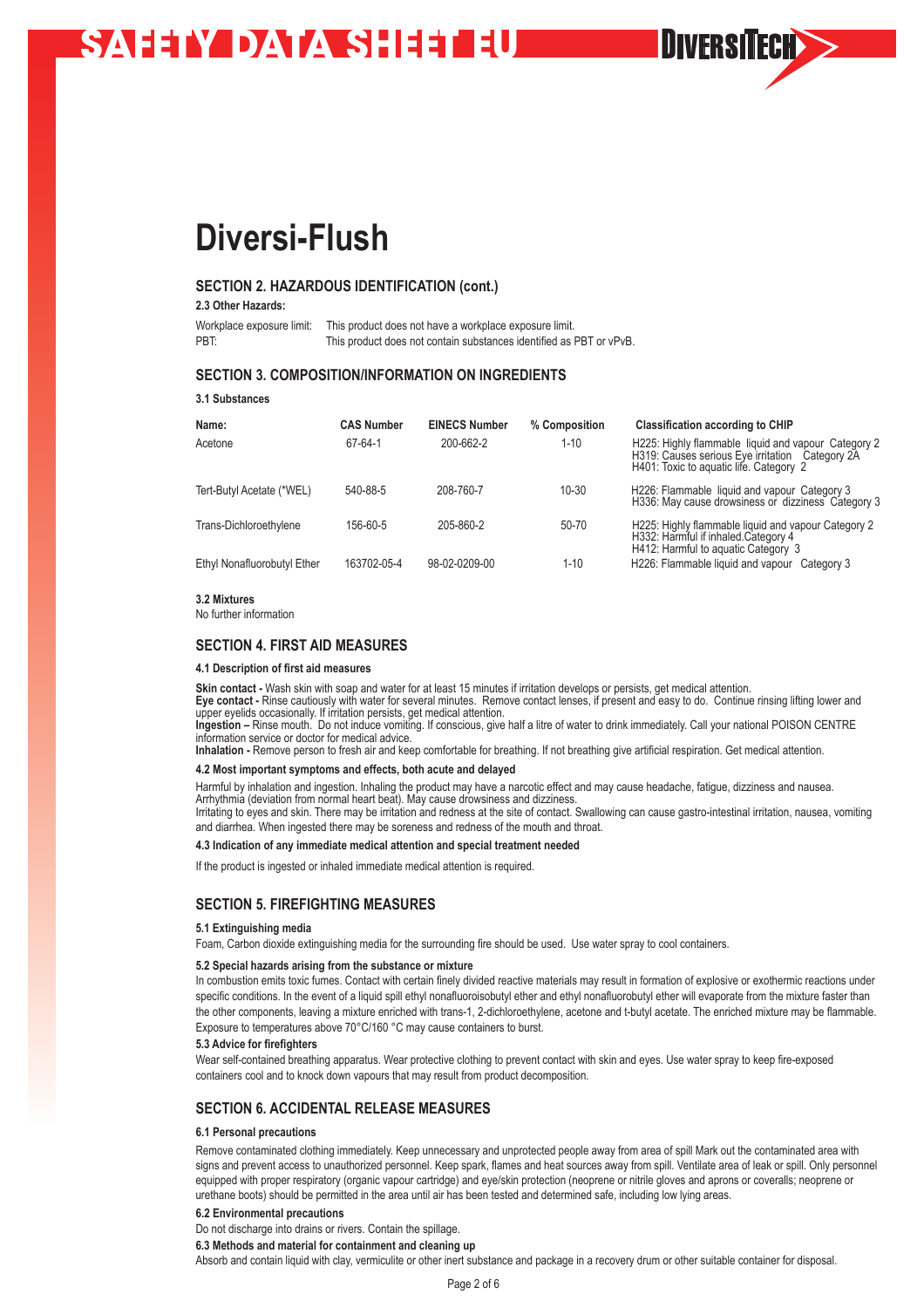# **Diversi-Flush**

# **SECTION 6. ACCIDENTAL RELEASE MEASURES (cont.)**

**6.4 Reference to other sections**

Please refer to Section 8 for details on protective wear.

## **SECTION 7. HANDLING AND STORAGE**

#### **7.1 Precautions for safe handling**

Protect from physical damage. Avoid direct contact with the substance. Ensure there is sufficient ventilation of the area. Wash hands after handling.

**OIVERSITECH>>** 

#### **7.2 Conditions for safe storage, including any incompatibilities**

Store in a cool dry ventilated area away from sources of extreme heat moisture and incompatibilities; in an area kept below 45 °C. If container temperature exceeds 41 degrees Celsius, cool the can with water before opening cans or filling injector to minimize the risk of splashing or hazardous contact. Do not pierce or burn, even after use. Close container and/or injector valve tightly after use and when empty.

#### **7.3 Specific end use(s):**

HVAC System Flushing Solvent. Industrial section specific solution: None.

## **SECTION 8. EXPOSURE CONTROLS/PERSONAL PROTECTION**

**8.1 Control parameters** 

**TERT-BUTYL ACETATE** UK - 8 hour TWA: 966 mg/m<sup>3</sup> UK - 15 min. STEL: 1210 mg/m<sup>3</sup>

**ACETONE**  UK - 8 hour TWA: 1210 mg/m<sup>3</sup> UK - 15 min. STEL: 3620 mg/m<sup>3</sup>

### **8.2 Exposure controls**

A system of local and/or general exhaust is recommended to keep employee exposures below the Airborne Exposure Limits. Local exhaust ventilation is generally preferred because it can control the emissions of the contaminant at its source, preventing dispersion of it into the general work area. **Eye/face protection:** Use chemical safety goggles and/or a full face shield where splashing is possible. Ensure eye bath is to hand. **Skin protection:** 

*Hand protection:* Butyl rubber gloves. Neoprene gloves. Nitrile gloves.

**Other:** Wear solvent resistant gloves made of neoprene, nitrile or butyl rubber to minimise skin contact. **Respiratory protection:** Self-contained breathing apparatus must be available in case of emergency. **Thermal hazards:** Not relevant

# **SECTION 9. PHYSICAL AND CHEMICAL PROPERTIES**

## **9.1 Information on basic physical and chemical properties**

| Appearance<br>Odour<br><b>Odour Threshold:</b><br>pH value:<br><b>Melting Point (Pour Point):</b><br>Initial boiling point and boiling range:<br><b>Flash Point:</b><br><b>Flammability limits:</b><br>Auto/Self-ignition temperature:<br>Decomposition temperature:<br><b>Relative density</b><br>Vapour density<br><b>Evaporation rate</b><br><b>Solubility</b><br>Partition coefficient (n-octanol/water): | Colourless liquid<br>Sweet-smelling<br>No data available<br>No data available<br>$21^{\circ}$ C: ~ 1 psig, ~ 16psia<br>41°C<br>Does not exhibit a flash point as defined by ASTM D93 Pensky-Martens Closed Cup Test.<br>No data available<br>No data available<br>No data available<br>No data available<br>No data available<br>(Ether = 1): $> 1$<br>$\sim$ 7 grams per L in water<br>No data available |
|---------------------------------------------------------------------------------------------------------------------------------------------------------------------------------------------------------------------------------------------------------------------------------------------------------------------------------------------------------------------------------------------------------------|-----------------------------------------------------------------------------------------------------------------------------------------------------------------------------------------------------------------------------------------------------------------------------------------------------------------------------------------------------------------------------------------------------------|
|                                                                                                                                                                                                                                                                                                                                                                                                               |                                                                                                                                                                                                                                                                                                                                                                                                           |
| <b>Viscosity</b>                                                                                                                                                                                                                                                                                                                                                                                              | No data available                                                                                                                                                                                                                                                                                                                                                                                         |
| <b>Explosive properties:</b>                                                                                                                                                                                                                                                                                                                                                                                  | No data available                                                                                                                                                                                                                                                                                                                                                                                         |
| <b>Oxidising properties:</b>                                                                                                                                                                                                                                                                                                                                                                                  | No data available                                                                                                                                                                                                                                                                                                                                                                                         |

### **9.2 Other information**

No further relevant information available.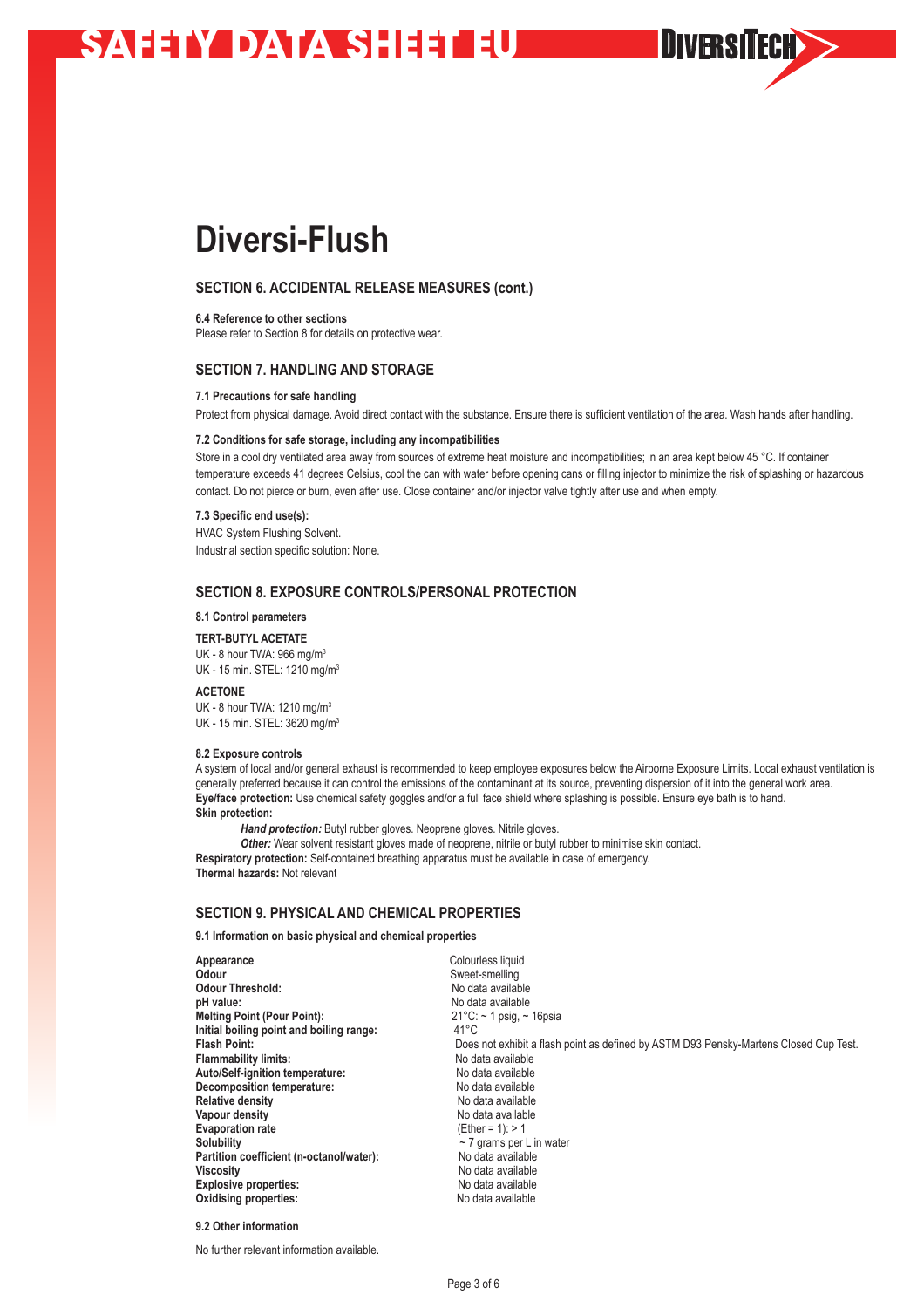# **Diversi-Flush**

# **SECTION 10. STABILITY AND REACTIVITY**

**10.1 Reactivity**

Stable under normal conditions.

**10.2 Chemical stability**

Stable under normal conditions.

**10.3 Possibility of hazardous reactions**

Carbon Dioxide. Carbon Monoxide. Hydrogen sulphide. Phosgene gas.

**10.4 Conditions to avoid** Heat. Incompatibles. **10.5 Incompatible materials** Avoid contact with strong oxidizing agents, strong alkalis and strong acids. **10.6 Hazardous decomposition products** Carbon Dioxide. Carbon Monoxide. Phosgene gas.

# **SECTION 11. TOXICOLOGICAL INFORMATION**

**11.1 Information on toxicological effects Potential health effects:**

**11.1.1 Acute Toxicity:** Harmful by inhalation and ingestion. Inhaling the product may have a narcotic effect and may cause headache, fatigue, dizziness and nausea. Arrhythmia (deviation from normal heart beat). May cause drowsiness and dizziness.

**OIVERSITECH>>** 

Oral toxicity (rat) LD50: 1,235 mg/kg (trans-dichloroethylene)

**11.1.2 Irritation:** If in contact with eye, there may be irritation and pain.

**11.1.3 Corrosive:** Non-Corrosive.

**11.1.4 Sensitisation:** Not expected to be a sensitizer.

**11.1.5 Repeated dose toxicity:** Repeated exposure may cause skin dryness or cracking.

**11.1.6 Carcinogenicity:** Not expected to be carcinogenic.

**11.1.7 Mutagenicity:** Not expected to be mutagenic.

**11.1.8 Toxicity for reproduction:** Not expected to be toxic to reproduction.

**11.1.9 Route of exposure:** Inhalation

**11.1.10 Symptoms related to the physical, chemical and toxicological characteristics:** Inhaling the product may have a narcotic effect and may cause headache, fatigue, dizziness and nausea. Arrhythmia (deviation from normal heart beat). May cause drowsiness and dizziness.

# **SECTION 12. ECOLOGICAL INFORMATION**

**12.1 Toxicity** No data. **12.2 Persistence and degradability** Not biodegradable **12.3 Bioaccumulative potentia**l Bioaccumulation potential. **12.4 Mobility in soil**  Readily absorbed into soil. **12.5 Results of PBT and vPvB assessment** This substance is not identified as a PBT substance. **12.6 Other adverse effects**  Toxic to aquatic organisms. Toxic to soil organisms.

## **SECTION 13. DISPOSAL CONSIDERATIONS**

**13.1 Waste treatment methods**

**Disposal operations -** Whatever cannot be saved for recovery or recycling should be managed in an appropriate and approved waste facility. **Disposal of packaging -** Ensure that containers are empty before discarding.

Please follow all local, regional, national and international laws.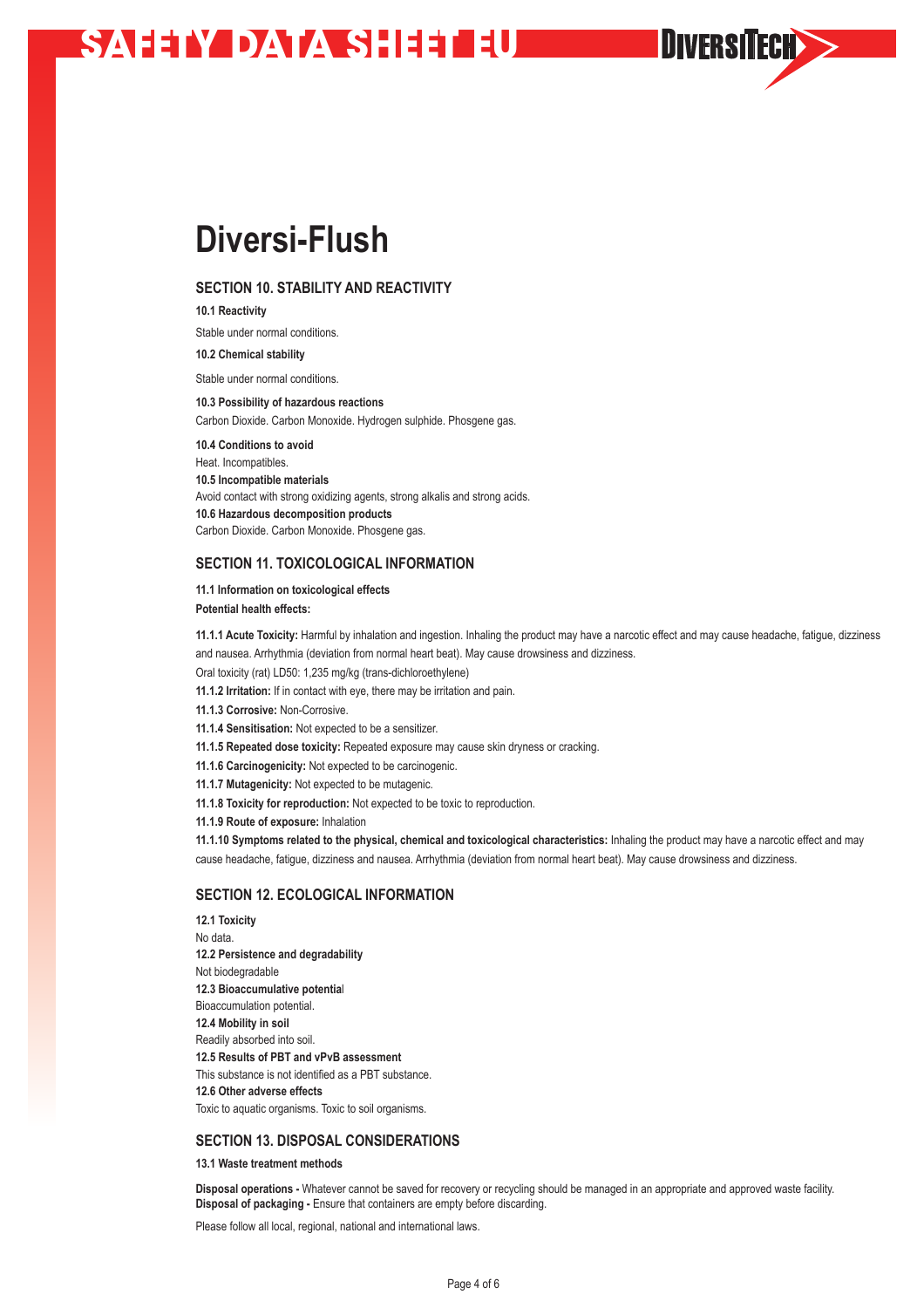# **Diversi-Flush**

# **SECTION 14. TRANSPORTATION INFORMATION**

This product is eligible to ship as Limited Quantity by ground and ocean.

**14.1 UN-Number** 

UN 3082

**14.2 UN proper shipping name**

Environmentally hazardous substance, liquid, N.O.S. (contains Ethyl Nonafluorobutyl Ether, Ethyl Nonafluoroisobutyl Ether and trans 1,2 Dichloroethylene)

**DIVERSITECH>>** 

**14.3 Transport hazard class(es)**

Class 9 **14.4 Packing group** III **14.5 Environmental hazards** Environmentally Hazardous Substance **14.6 Special precautions for user** See section 8

**14.7 Transport in bulk according to Annex II of MARPOL73/78 and the IBC Code**

Not applicable to packaged goods

### **Mode-specific information:**

| ROAD/RAIL (ADR/RID/CDG) | Transport category 3              |
|-------------------------|-----------------------------------|
|                         | Tunnel restriction code E         |
| SEA (IMDG)              | Marine Pollutant<br>$FmS$ F-A S-F |
|                         |                                   |
| AIR (ICAO/IATA)         | ERG Code 9L                       |

Goods packed in combination packages with inner packaging's containing a maximum of 5 litres can be carried under the Limited Quantities provisions of the road and sea regulations.

## **SECTION 15. REGULATORY INFORMATION**

#### **15.1 Safety, health and environmental regulations/legislation specific for the substance or mixture**

The regulatory information given above only indicates the principal regulations specifically applicable to the product described in the safety data sheet. The user's attention is drawn to the possible existence of additional provisions which complete these regulations. Refer to all applicable national, international and local regulations or provisions.

#### **15.2 Chemical safety assessment**

A chemical safety assessment has not been conducted.

## **SECTION 16. OTHER INFORMATION**

**Other information**

This safety data sheet is prepared in accordance with Regulation (EC) No 1272/2008 (CLP).

**Revision Summary:** All Sections: New GHS Format

### **Abbreviations:**

UN Model Regulations means the Model Regulations annexed to the most recently revised edition of the Recommendations on the Transport of Dangerous Goods published by the United Nations.

IMDG Code means the International Maritime Dangerous Goods code, as amended.

ADR means the European Agreement concerning the International Carriage of Dangerous Goods by Road, as amended.

RID means the Regulations concerning the International Carriage of Dangerous Goods by Rail, as amended.

ADN means the European Agreement concerning the International Transport of Dangerous Goods by Inland Waterways, as amended.